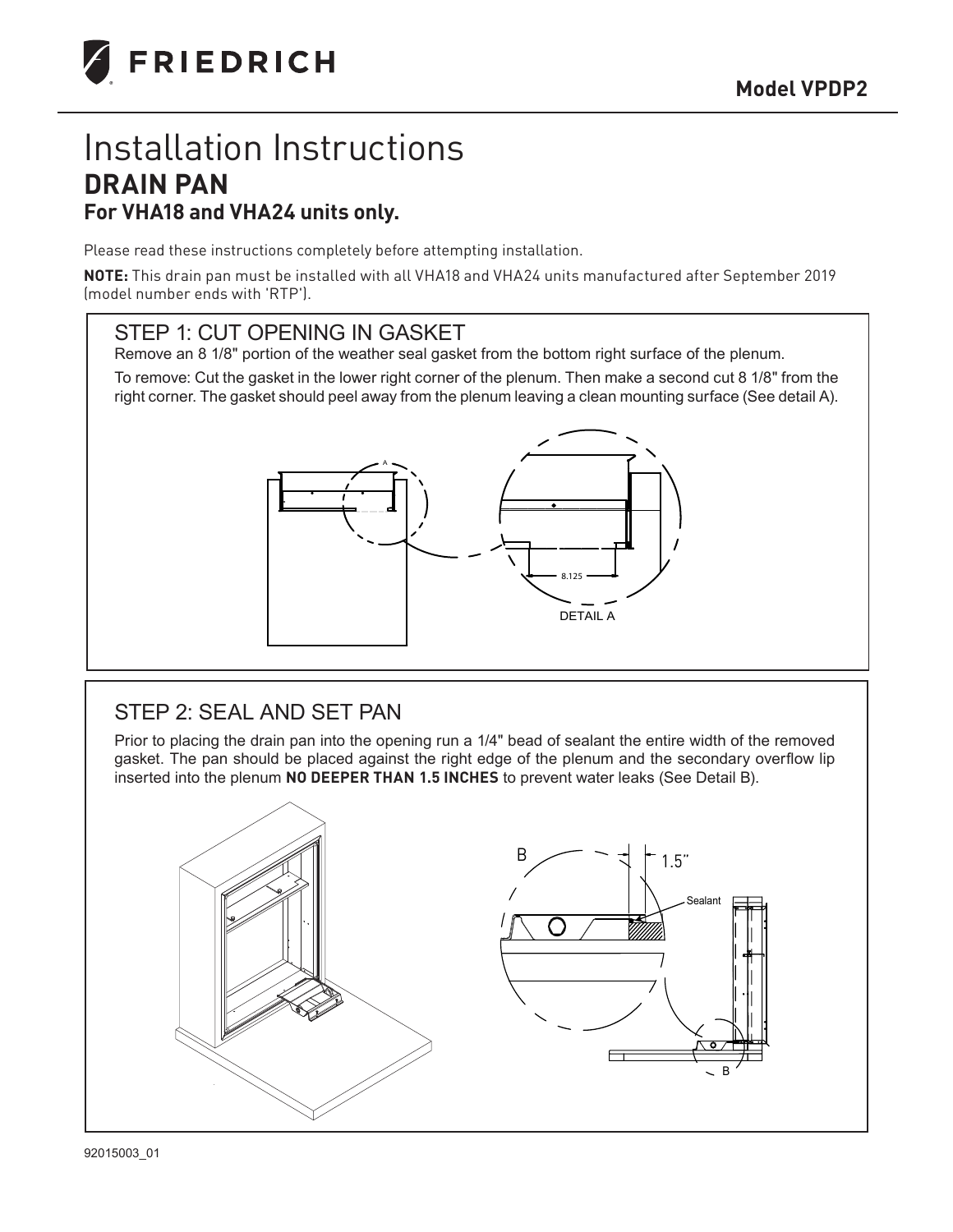#### STEP 3: INSTALL DRAIN PAN

Ensure that the drain pan is not inserted beyond 1.5 inches into the sleeve. The trough should NOT be flush with the 3/4" flange at the base of the plenum. Attach the drain pan to the closet floor with the appropriate field supplied hardware.

IMPORTANT - To prevent water leaks use only the factory supplied mounting holes. NEVER make penetrations in the drain pan itself.



## STEP 4: INSTALL DRAIN PLUG

The drain pan comes with both left and right-hand drain connection locations. Determine which of the two connections will be used to drain the condensate. Then, with the factory supplied drain plug, plug the unused opening.

NOTE - proper sealant must be applied to the connection to prevent leaks.

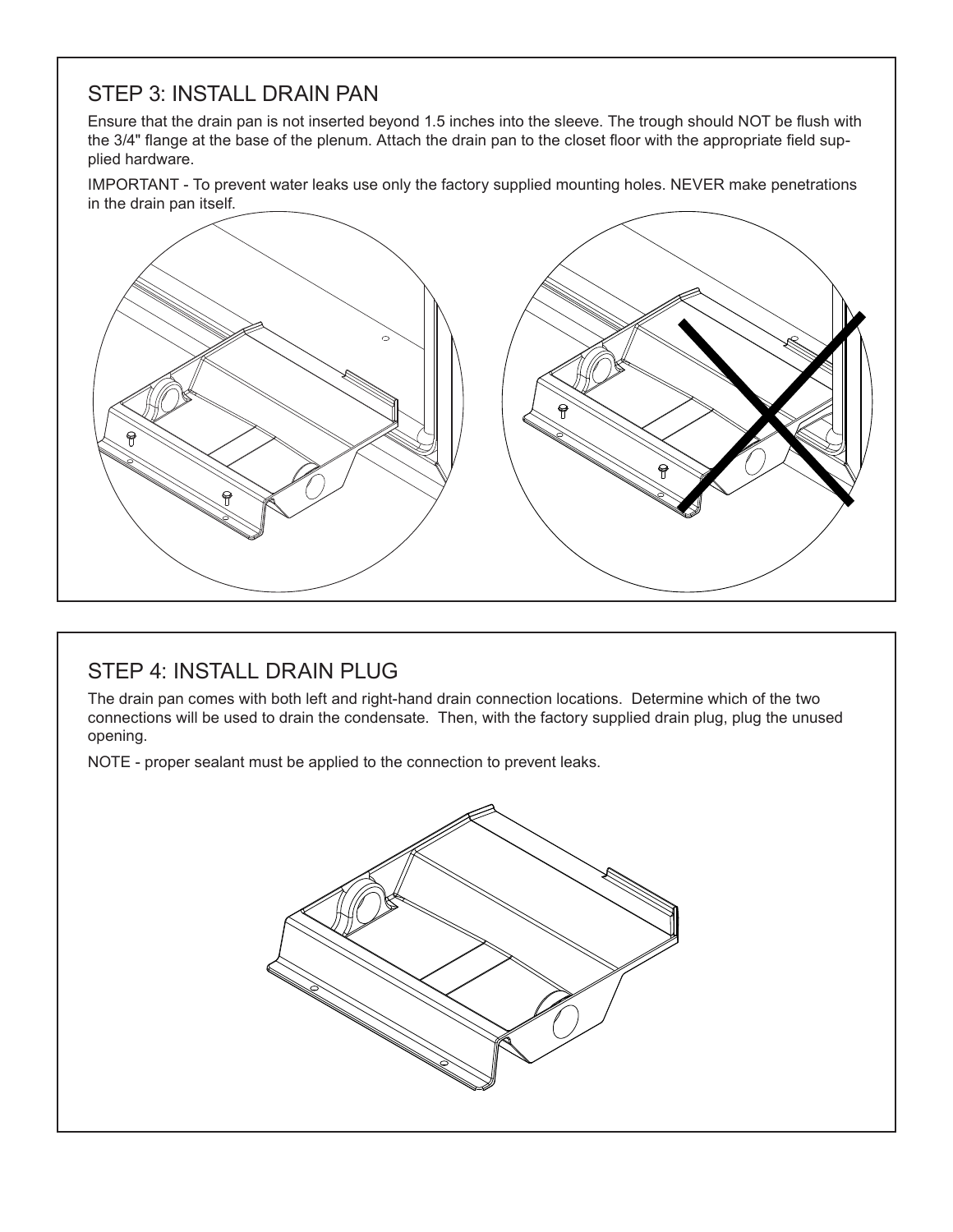#### STEP 5: INSTALL DRAIN LINE

Condensate line routing options are shown below. Choose the one that best suits your installation. Never run the condensate line as shown in Option 4 below, as the drain line will come into contact with the factory-installed isolators beneath the unit.



IMPORTANT - The drain pan and line must be kept free from debris. Prior to installing the chassis ensure that there are no blockages in the drain pan or line.